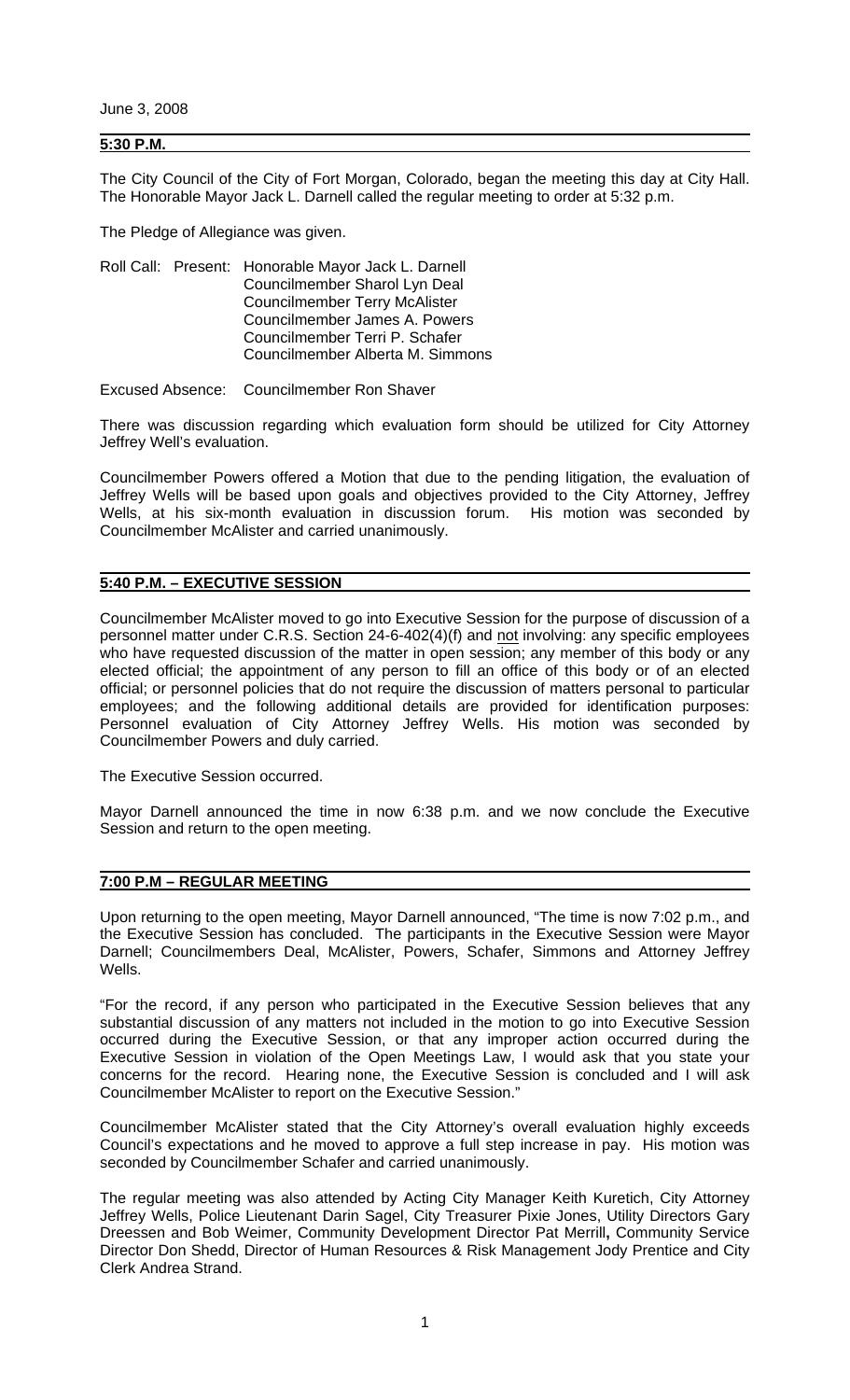## **CONSENT AGENDA**

Clerk Strand presented the Consent Agenda for Council consideration. Councilmember Simmons offered a Resolution to approve the Consent Agenda as presented, and moved for its adoption. Her motion was seconded by Councilmember McAlister; said Consent Agenda being in words, letters and figures as follows, to wit:

- A. Approve the minutes from the regular meeting on May 20, 2008.
- B. Approve the minutes from the special meeting on May 27, 2008.
- C. Second and final reading of Ordinance No. 1067 entitled, "An Ordinance Amending Ordinance No. 1049 Entitled 'An Ordinance Adopting Section 22A-22 Disposition of City-Owned Real Property,'" and publish by title only.

# **ORDINANCE NO. 1067**

## **AN ORDINANCE AMENDING ORDINANCE NO 1049 ENTITLED "ADOPTING SEC. 22A-22 DISPOSITION OF CITY-OWNED REAL PROPERTY."**

**WHEREAS**, Ordinance No. 1049 was previously adopted by City Council to provide a clear procedure of the disposition of City owned property; and,

**WHEREAS,** the procedure in the previous ordinance required clarification of the procedures related to the sale of property in the Industrial Park and for the sale of surplus property; and,

**WHEREAS**, Article IV, Sec. 16 of the *Charter of the City of Fort Morgan* (1914) provides that the Council shall have the power to sell and dispose of real and personal property; and,

**WHEREAS**, the Mayor and City Council desire to amend Ordinance 1049.

**NOW, THEREFORE, BE IT ORDAINED BY THE COUNCIL OF FORT MORGAN, COLORADO** that Sec. 22A-22 is hereby amended in entirety as follows:

## **22A-22 Disposition of City-Owned Real Property**

- 22A 22.1 Purpose.
- 22A 22.2 Objectives.
- 22A 22.3 Procedure.
- 22A 22.4 Determination of bids.
- 22A 22.5 Post-bidding procedure.
- $22A 22.6$  Awarding of bid.
- 22A 22.7 Disposition contract.
- 22A 22.8 Applicability.

## **22A – 22.1 Purpose.**

The purpose of this Section is to set forth the rules and regulations to enable the Mayor and Members of Council to establish a uniform procedure for the disposition of city-owned surplus or unused real property, including such land located in the Fort Morgan Industrial Park, to ensure that disposition of such property will be developed in the most appropriate use for the public.

## **22A – 22.2 Objectives.**

The objectives of this Section are as follows:

A. To establish a uniform procedure for the disposition and sale of city-owned real property, including land located in the Fort Morgan Industrial Park;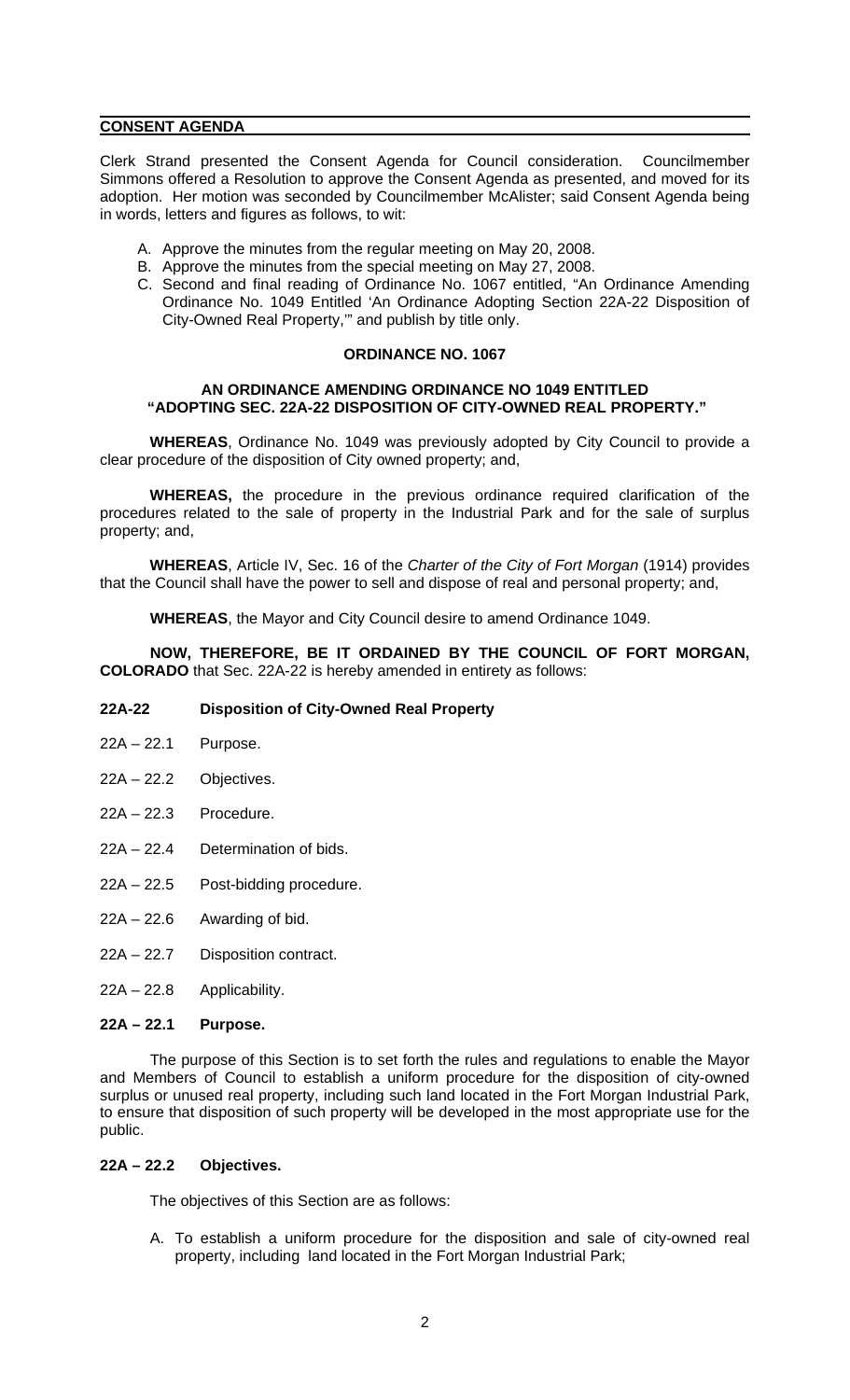- B. To encourage the development and sale of real property in a manner beneficial to the residents of the City of Fort Morgan;
- C. To encourage development that will maximize the public investment in existing and future capital improvements;

## **22A – 22.3 Procedure for Surplus Property.**

The following procedure shall govern the sale of city-owned surplus or unused real property.

- A. The City Manager shall determine whether the city-owned land is surplus or unused in accordance with the *Charter* of the City of Fort Morgan and by recommendation to the City Council request the sale or disposition of such real property.
- B. The City Manager shall prepare a list of surplus property annually and recommend to Council the approval of placing the property for sale to the public for no less than the fair market value.
- C. Upon approval of the surplus property list, the City Manager shall have authority to authorize the appraisal and sale of surplus property at or above the fair market value without further approval from Council. The cost of the appraisal shall be included in the sale price at closing.
- D. The approved list shall be provided to the public and the City Manager shall consider offers on the property at any time following the appraisal. Upon receipt of an offer, the City Manager shall not accept the offer until thirty (30) days has expired and no higher offers have been received.
- E. When a final offer has been accepted by the City Manager, he shall notify the City Attorney who shall memorialize the agreement through a contract for the sale of the property. All requirements associated with the sale of surplus property shall be determined in the sale's contract and subsequent deed provided to the purchaser at closing.

## **22A – 22.4 Procedure for Industrial / Business Park Properties.**

- A. The City Council may approve the sale or disposition of such property, and direct the City Manager to publish a notice inviting sealed bids.
- B. A notice inviting bids shall be provided to the public not less than **thirty (30) days**  prior to the deadline for closing bids. Such notice shall identify the specific property to be sold, the legal description of the parcel, bid package requirements, and the minimum bid price as determined by the City Manager.
- C. The City Manager shall establish the manner in which all bids shall be submitted in response to the notice. All bids shall contain sufficient information to specifically address the items as set forth in this section.
- D. All bids made for the purchase of land under this section, shall be accompanied by a statement which includes the following:
	- I. The demonstrated financial and legal ability of the person making the bid to purchase the property including the name, and contact information of the lender or other financier for the purchase;
	- II. The significance of the positive economic impact on the City of Fort Morgan including the number of jobs (number of full-time, part-time and seasonal), average salary, benefits etc.;
	- III. The potential of the development for providing quality employment opportunities;
	- IV. The monetary value offered for the land, as well as the monetary value of the proposed development upon completion. The minimum bid for property under this section shall be the Industrial Park Rates adopted by City Council. Under no circumstances will the Industrial Park Rates limit the maximum amount that can be offered for the purchase of the property;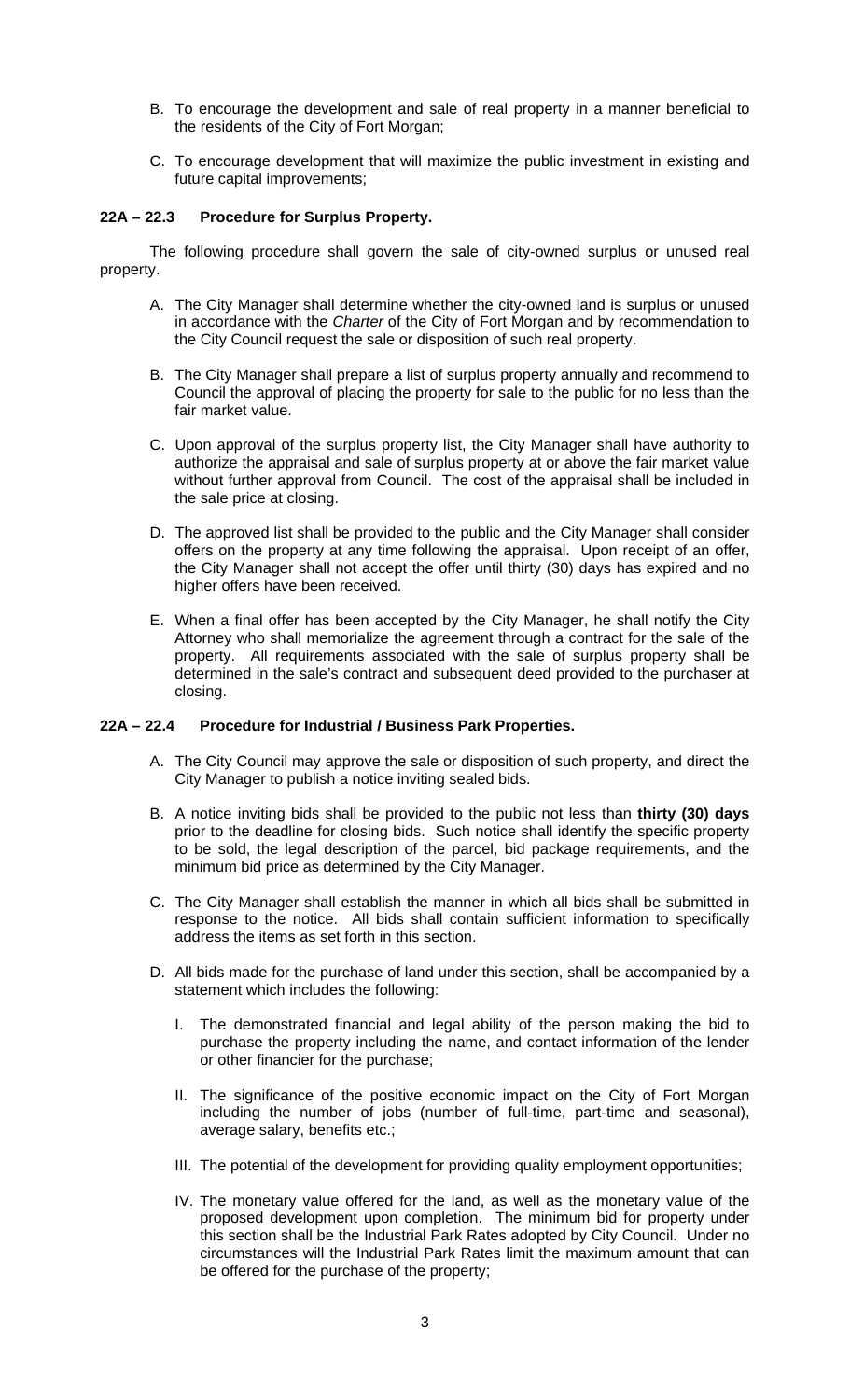- V. A preliminary Site Plan for the property which shall consist of a description of all proposed uses and the type of development proposed for the property, including the preliminary design of all proposed building and structures, including a site plan of the proposed building or structures and all amenities proposed to be developed therewith;
- VI. Additional criteria the City Council may wish to consider to make its determination.
- E. No bid shall be accepted for less than the acceptable minimum bid as determined by council and full amount of the bid must accompany each bid. The City of Fort Morgan reserves the right to reject any and all bids, or to award the bid most advantageous to the City.

In the event a bidder intends to apply for economic incentives provided under City policy, that application will be considered separate from the bid.

# **22A – 22.5 Determination of bids.**

After all bids have been opened and all information reviewed and compiled, City Staff shall review all bids for completeness. The City Manager shall then present the information to the City Council within ten (10) business days of the bid opening and make recommendations to Council. The City Council shall then consider the following:

- A. The demonstrated financial and legal ability of the person making the bid to implement the proposal;
- B. The significance of the positive impact on the City of Fort Morgan;
- C. The potential of the development for providing employment opportunities;
- D. The monetary value offered for the land, as well as the monetary value of the proposed development upon completion;
- E. A preliminary development plan for the property which shall consist of a description of all proposed uses and the type of development proposed for the property, including the preliminary design of all proposed building and structures, including a site plan of the proposed building or structures and all amenities proposed to be developed therewith;
- F. Any other criteria the City Council may wish to consider to make its determination.

## **22A – 22.6 Post-bidding procedure.**

After City Council review, the City Council shall decide whether to proceed to award the sale of the property by Resolution and a disposition contract to the successful bidder pursuant to Sec.  $22A - 22.5$  or to reject the bid.

Should the bid originally accepted by Council be rejected for any reason, and at the recommendation of the City Manager, Council may award the bid to the second highest bidder. This process will be followed until there are no acceptable bids .

# **22A – 22.7 Awarding of bid.**

Upon selection of the successful bid to purchase property in the Industrial Park the City Council shall make an award by Resolution and proceed to sell or dispose of the property pursuant to the terms of a disposition contract. The disposition contract for the sale of the property shall contain the requirements of Section  $22A - 22.8(A)$  and such other specific requirements as determined by the City Council deemed necessary to accomplish this sale under the terms of this chapter. As a condition prior to the City's obligation to convey the property, the purchaser shall submit to the City adequate evidence that the Purchaser has the equity capital and commitment for mortgage financing necessary for the construction of the improvement to the property. No conveyance of the property shall be made prior to the execution of the disposition contract and the acceptance of such contract by the City Council.

Upon the award of a bid, it shall be the responsibility of the bidder to: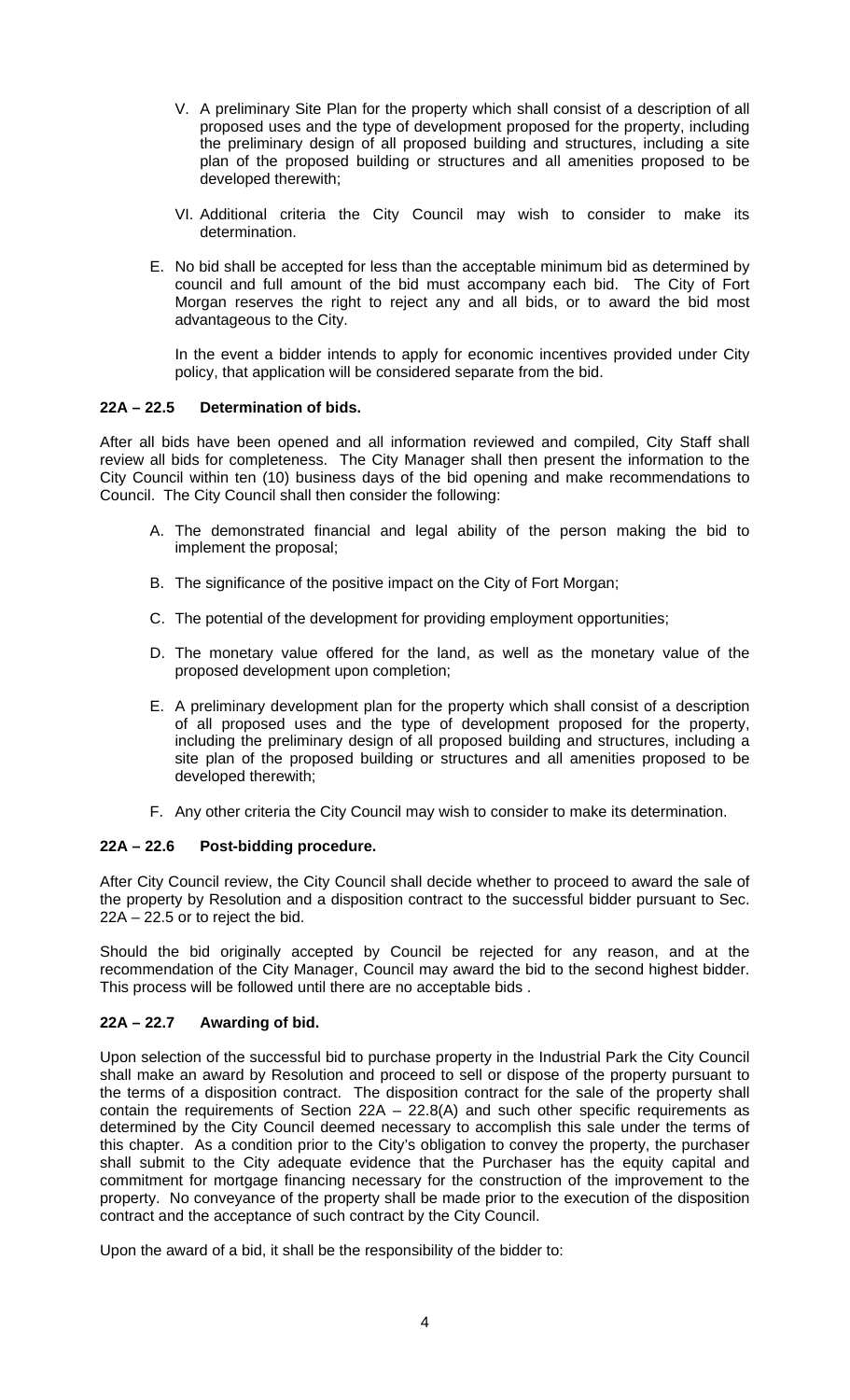A. Guarantee payment of the bid amount. The successful bid check shall be deposited within **forty-eight (48) hours** of the bid approval. The bid check must be in the form of a cashier's / certified check. If the check does not clear for any reason, the bid will be rejected, and the property will be awarded to the second approved bidder or resubmitted to the bid process.

## **22A – 22.8 Disposition contract.**

- A. In addition to the regulations set forth in the *Zoning and Land Use Code of the City of Fort Morgan*, the building code, and other applicable codes and ordinances, the following shall be applied by the provisions contained in the disposition contract:
	- I. The purchaser shall devote such parcel to the uses as specified in the Site Plan which was submitted with the bid; additionally, if the purchaser has been awarded Economic Incentives, the purchaser must utilize the property under the requirements of the Economic Incentive Policy.
	- II. Within one (1) year of closing, the purchaser shall complete the project as set forth in the approved Site Plan. Failure to complete the project shall cause the property to revert to the City with any incomplete improvements. This covenant shall be included in the deed. Extensions will be granted upon showing to the Director of Community Development that the purchaser has substantially complied with the Site Plan review or failure to complete was a result of force majeure.
	- III. Closing shall be made within **thirty (30) days,** with the conveyance of property to be made by Warranty Deed or by a deed reflection the City's interest in the property. Such closing date may be by mutual agreement of the parties.
	- IV. Such deed conveying the property shall expressly provide that the agreements and covenants provided for in the development plan shall be covenants running with the land and shall be binding on the land for the benefit and in favor of the City;
	- V. A current commitment for title insurance in an amount equal to the purchase price shall be furnished to the purchaser, and the title shall be merchantable in the seller, or made merchantable prior to the date for closing and the conveyance of the property.
	- VI. Purchaser shall agree that no warranties or representations with regards to the condition of the property have been made. Purchaser acknowledges that an adequate inspection has been made and the purchaser has been informed of the condition of the property and accepts the property "as is" without warranty, either express or implied.
	- VII. Purchaser agrees that all said final plans for structures, site improvements, landscaping, parking, etc., shall be approved as required by Code and shall be approved by the City Council, including landscaping requirements that may apply in the Fort Morgan Industrial Park.
	- VIII. The purchaser and the seller shall agree that in the event either party is in default or in violation of the terms of the disposition contract, the remedies as set forth in the disposition contract shall be applied.
	- IX. The purchaser shall agree for itself and its successors and assigns and any successor in interest to the property or any part thereof, and the deed shall contain covenants that the purchaser and any such successors or assigns shall devote the property to and only to and in accordance with the use specified and approved in the development plan.
	- X. None of the provisions of this chapter or the disposition contract are intended to or shall be merged by reason of any deed transferring title to the property to the purchaser or to any successor in interest.
	- XI. The purchaser shall agree that interest in the property shall not be assignable without the prior written consent of the City of Fort Morgan.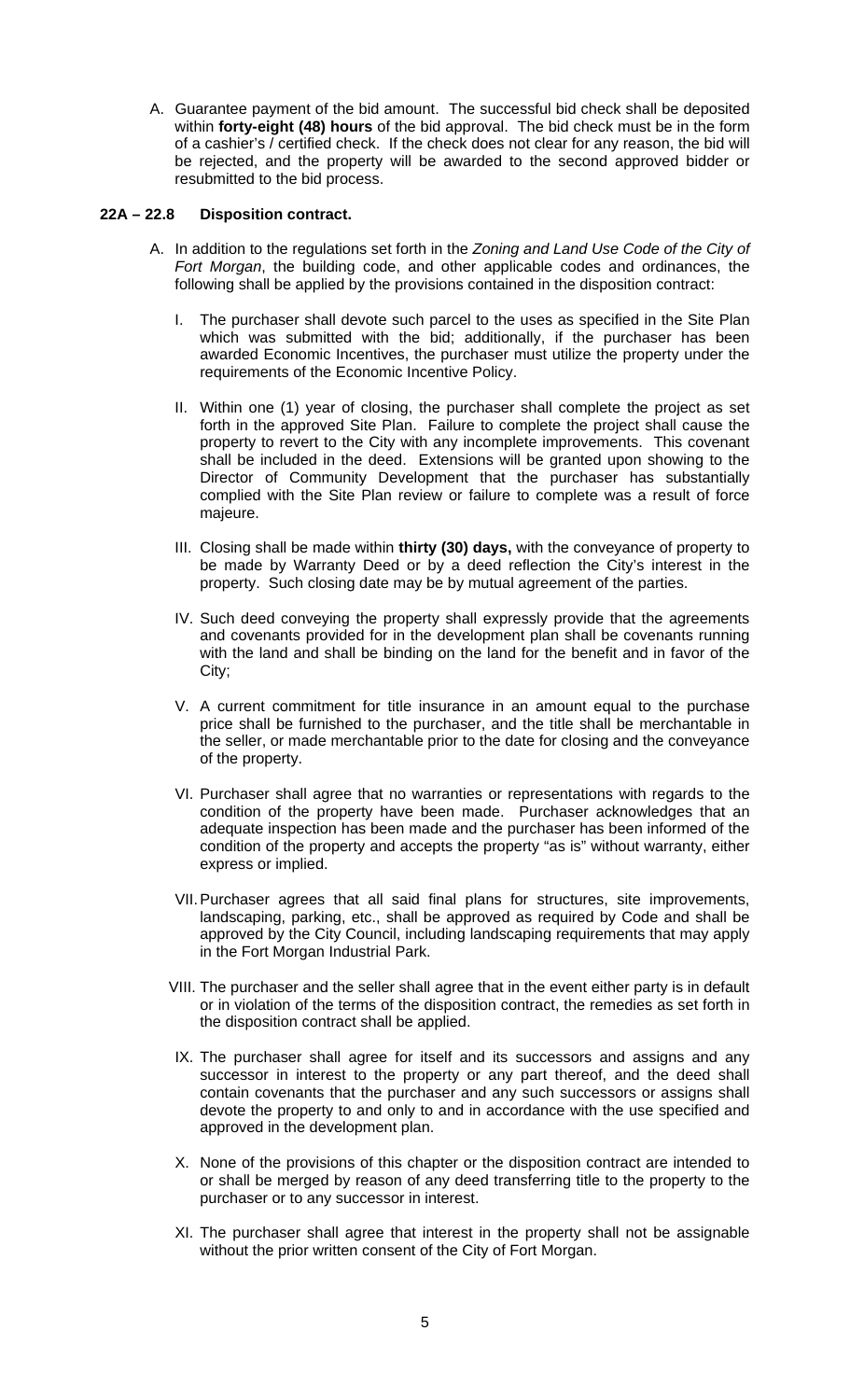XII. The disposition contract for sale of the property may be modified, including provisions pertaining to land use, building and site modification, before and after the transfer of property with prior written consent of the City Council by Resolution.

## **22A – 22.9 Applicability.**

The requirements and covenants in the disposition contract and subsequent deed shall be applicable to an entire tract when a purchaser combines their adjacent real property it intends to purchase from the city with city-owned surplus or real property for development, subject to waiver or modification by the Mayor and City Council.

INTRODUCED, READ AND PASSED UPON FIRST READING this 20<sup>th</sup> day of May, 2008, for publication once in a newspaper of the City of Fort Morgan, Colorado, at least ten days before its final passage.

 THE CITY COUNCIL OF THE CITY OF FORT MORGAN, COLORADO

[ SEAL ]

BY*: /s/ Jack L. Darnell,* Mayor

ATTEST:

*/s/ Andrea J. Strand*, City Clerk

FINALLY PASSED, ADOPTED AND APPROVED this 3rd day of June, 2008, for publication once in the newspaper of the City of Fort Morgan, Colorado, within five days of the final passage, to take effect five days after final publication.

> THE CITY COUNCIL OF THE CITY OF FORT MORGAN, COLORADO

[SEAL]

BY: */s/ Jack L. Darnell,* Mayor

ATTEST:

*/s/ Andrea J. Strand,* City Clerk

D. Second and Final Reading of Ordinance No. 1068 entitled, "An Ordinance Amending Sec. 20-12 Entitled 'Fireworks; Public Display Permit Required," and publish by title only.

## **ORDINANCE NO. 1068**

## **AN ORDINANCE AMENDING SEC. 20-12 ENTITLED "FIREWORKS; PUBLIC DISPLAY PERMIT REQUIRED."**

**WHEREAS**, Sec. 20-12 of *The Fort Morgan Municipal Code,* was previously adopted to address public displays of fireworks within the City of Fort Morgan; and,

**WHEREAS,** City Staff including the Fire Department and the Police Department have recommended that this section be reconstructed to provide a more comprehensive section; and,

**WHEREAS**, it is the intent of this amendment to safeguard the health, safety, and welfare of the citizens of the City of Fort Morgan and to eliminate the harm to health and property within the City; and,

**WHEREAS**, the Mayor and City Council desire to amend Sec. 20-12, Fireworks; Public Display Permit Required in its entirety.

**NOW, THEREFORE, BE IT ORDAINED BY THE COUNCIL OF FORT MORGAN, COLORADO** that Sec. 20-12 be hereby amended in entirety as follows: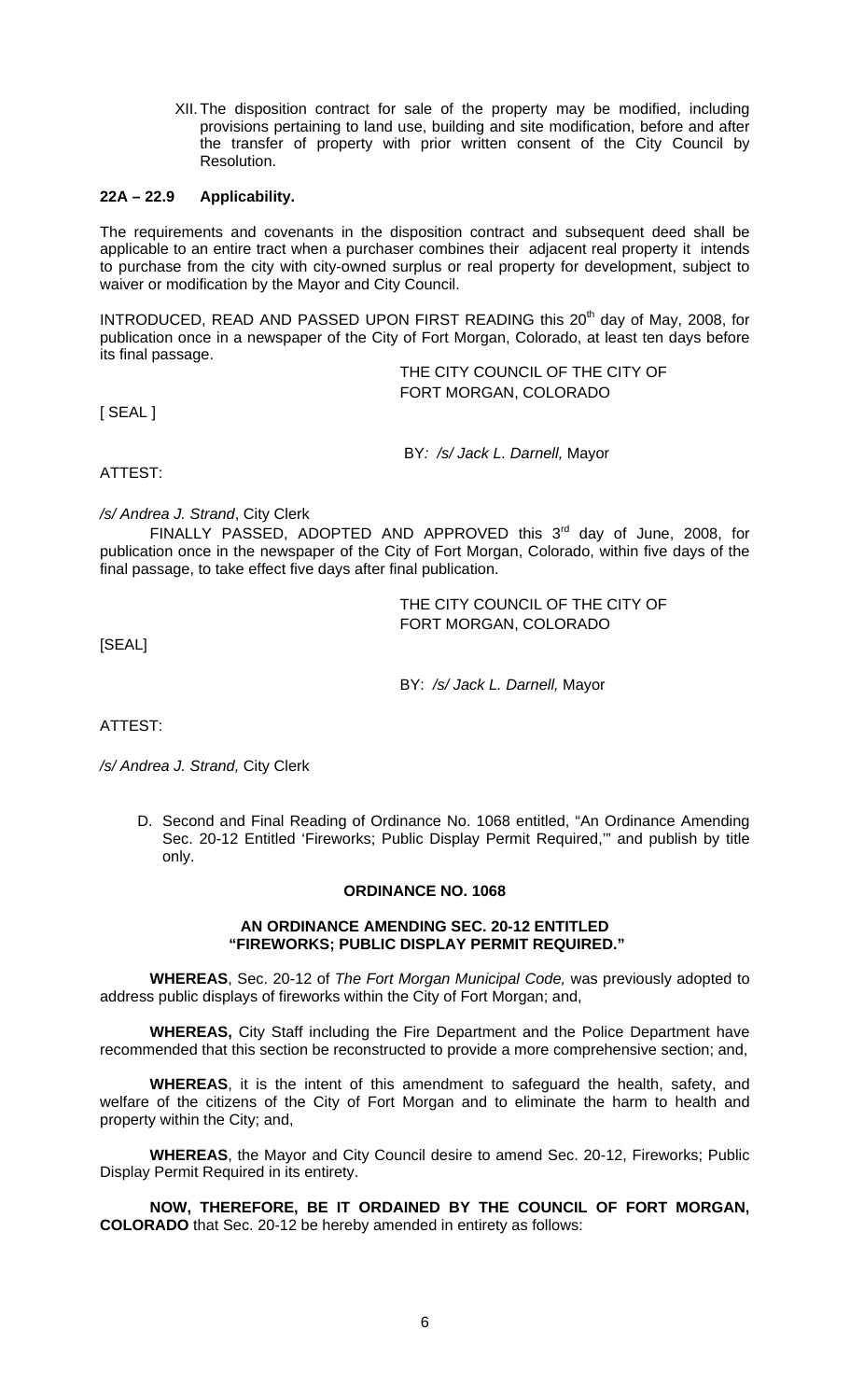### **Sec. 20-12. Fireworks.**

**Section 1. Purpose**. The purpose of this ordinance is to eliminate the harm to health and property within the City and is designed to safeguard the health, safety, and welfare of the citizens and protect property.

**Section 2. Scope of Authority**. Unless exempted by provisions contained herein, the provisions of this ordinance shall apply to all persons within the City.

**Section 3. Definitions**. As used in this ordinance, the following terms shall have the following meanings, unless the context clearly indicates that a different meaning is intended:

- (a) **City:** The City of Fort Morgan
- (b) **Fire chief:** The fire chief of the City of Fort Morgan.
- (c) **Fireworks:** Any combustible or explosive composition, or any substance or combination of substances, or article prepared for the purpose of producing a visible or an audible effect by combustion, explosion, deflagration or detonation, and shall include blank cartridges, toy pistols, toy cannons, toy canes, or toy guns in which any such explosives are used, the type of unmanned balloons which require fire underneath to propel the same, firecrackers, lady fingers, torpedoes, skyrockets, Roman candles, Day-Glo bombs, sparklers, or other device containing any such explosive substance. The term "fireworks" shall not include model rockets and model rocket engines which are designed, sold, and used for the purpose of propelling recoverable aero models, when actually used for that purpose and used under the supervision of the science instructor or other competent adult and when the place and time of firing the sky rockets or missiles has been approved by the fire chief. The term "fireworks" shall not include toy pistols, toy canes, toy guns or other devices in which paper or plastic caps manufactured in accordance with the United States Department of Transportation regulations for packing and shipping of toy paper or plastic caps are used and such toy paper or plastic caps are manufactured as provided therein except that no toy paper or plastic cap shall contain more than twenty-five hundredths of a grain of explosive composition per cap. Each package containing toy paper or plastic caps offered for retail sale shall be labeled to indicate the maximum explosive content per cap. The sale and use of these toy paper or plastic caps shall be permitted at all times. Nothing in this section shall be construed as applying to the manufacture, storage, sale, or use of signals necessary for the safe operation of railroads or other classes of public or private transportation, nor applying to the military or naval forces of the United States or of this state, or to peace officers. Nothing in this section shall be construed as forbidding the sale and use of blank cartridges for ceremonial, theatrical or athletic events.
- (d) **Person:** Any individual, firm, organization, partnership, unincorporated association or corporation.
- (e) **Sell or Display:** Selling, offering to sell, exhibiting, or possessing with intent to give away, sell, or offer to sell within the City.
- (f) **Use:** Purchasing, possessing, setting off or otherwise causing to explode or discharge or burn, any firecrackers, torpedo, rocket, or other fireworks or explosives of inflammable material, or to discharge them or throw them from land, air, or highway into any area of the City. This prohibition includes any substance, compound, mixture, or article that in conjunction with any other substance or compound would be dangerous from any of the foregoing standpoints. This provision shall also mean and include casting, throwing, lighting, or firing any squib, rocket, cracker, torpedo, grenade, gun, revolver, pistol, cap or cartridge, or other fireworks or combustible firecrackers of any kind.

**Section 4. Prohibitions, Unlawful Acts.** Except as provided herein, it shall be unlawful for any person to sell or display, offer to sell, possess, give away, store, or use fireworks within the City. It shall be unlawful for a person to allow or permit fireworks to be used or exploded on his premises or premises under his control. It shall be unlawful for any person to mishandle or misuse fireworks. The following constitute unlawful mishandling or misuse of fireworks:

(a) It shall be unlawful to throw any firework, whether such firework is burning or not.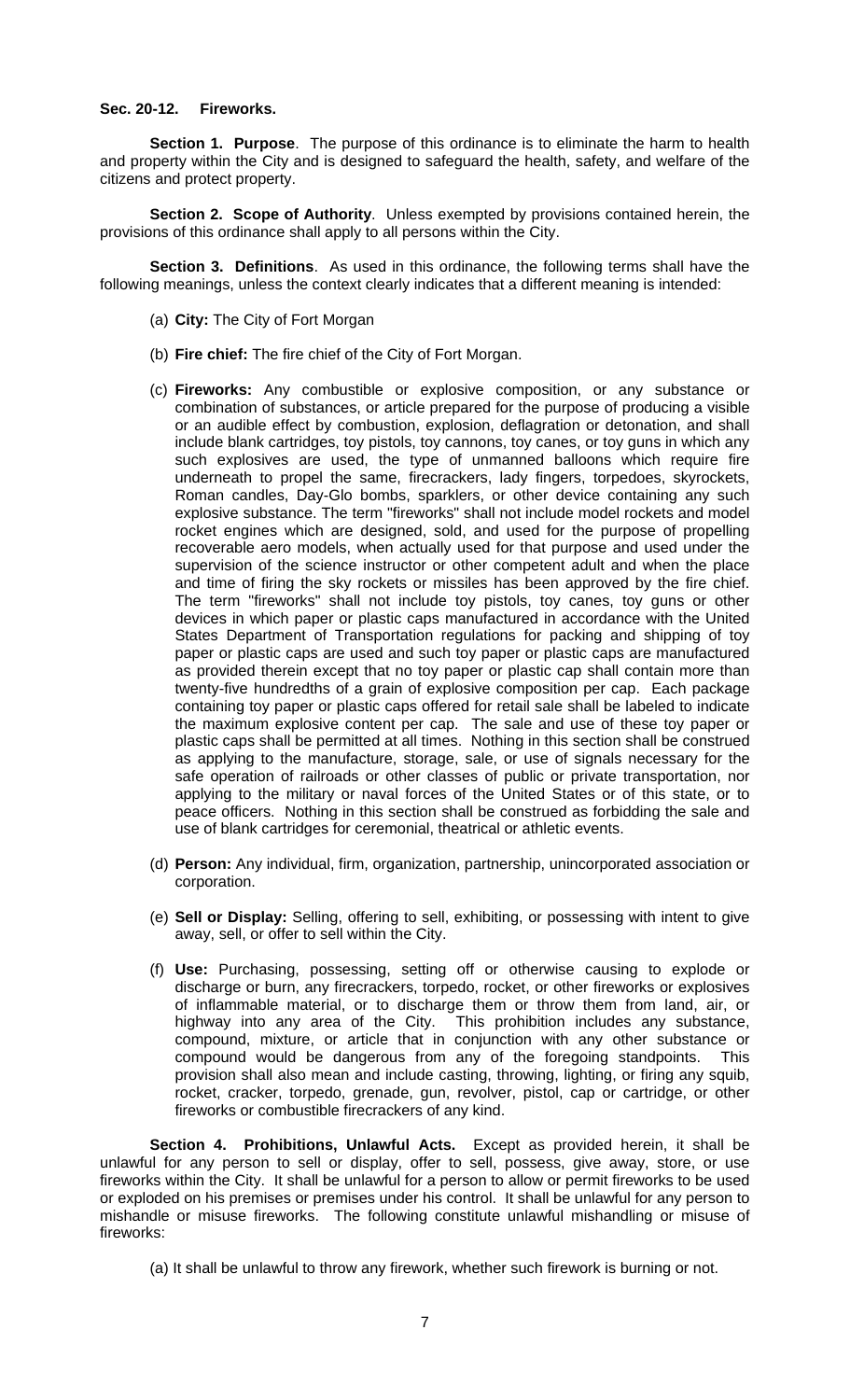- (b) It shall be unlawful to throw or otherwise use fireworks from an automobile or other motor vehicle, whether the vehicle is moving or standing still.
- (c) It shall be unlawful to store, keep, sell, or use any fireworks within 50 feet of any gasoline pump, gasoline filling station, gasoline bulk station or any building in which gasoline or volatile liquids are sold in quantities in excess of one gallon.
- (d) It shall be unlawful to discharge or use any fireworks within 1,000 feet of any hospital, sanitarium, nursing home, or infirmary.
- (e) It shall be unlawful to discharge or use any fireworks in, under, or on an automobile or other motor vehicle, whether moving or standing still.
- (f) It shall be unlawful to discharge or use fireworks within 50 feet of any retail fireworks stand or facility where fireworks are sold.
- (g) It shall be unlawful to mishandle or misuse fireworks in any other way.
- (h) It shall be unlawful for anyone under the age of sixteen (16) to purchase fireworks.
- (i) It shall be unlawful for any person to sell fireworks to anyone under the age of sixteen (16).

## **Section 5. Exceptions.** The following exceptions shall apply:

- (a) It shall be lawful for a person to possess the fireworks, specified in paragraph (c) below, on and between the dates of June 1 and July 15 of each year. Provided that, nothing in this provision shall be construed to allow the sale or display of any fireworks.
- (b) Between the dates of June 1 and July 15, excluding July 4, it shall be lawful for a person to use fireworks, herein specified between the hours of 8:00 a.m. and 10:00 p.m. On July 4, it shall be lawful for a person to use fireworks specified herein between 8:00 a.m. to 11:59 p.m.
- (c) The following fireworks may be possessed or used, as listed in this section, provided that nothing in this section shall be construed to allow the possession or use of any firework that is not a Class 1.4G formally known as Class C firework as defined by federal law or as prohibited under state law:
	- (1) Cylindrical fountains, with total pyrotechnic composition not exceeding 75 grams in weight, and inside tube diameter not exceeding three-fourths inch.
	- (2) Cone fountains, with total pyrotechnic composition not exceeding 50 grams each in weight.
	- (3) Wheels, with total pyrotechnic composition not exceeding 60 grams for each driver unit or 240 grams for each wheel, and with inside tube diameter or driver units not exceeding one-half inch.
	- (4) Illuminating torches and colored fire in any form, with total pyrotechnic composition not exceeding 100 grams each.
	- (5) Dipped sticks, the pyrotechnic composition of which contains any chlorate or perchlorate not exceeding five grams, and all sparklers.
	- (6) Smoke devices known as smoke balls, or tubes containing a pyrotechnic mixture, which upon ignition produces a visible cloud of black, white or colored smoke.
- (d) Nothing in section 6 shall be construed as forbidding the possession or use of any fireworks by those in charge of a public exhibition. Such an exhibition may be held on any day or days of the year provided that it is held at a location which does not endanger persons or property, and provided that a pyrotechnic expert is used, and provided that those in charge of the exhibition obtain a permit and comply with section 8 and 9 herein and all applicable state laws or regulations. As used in this section "pyrotechnic expert" means an individual who by experience and training has demonstrated the required skill and ability for safely setting up and discharging displays of fireworks or as otherwise defined by state law.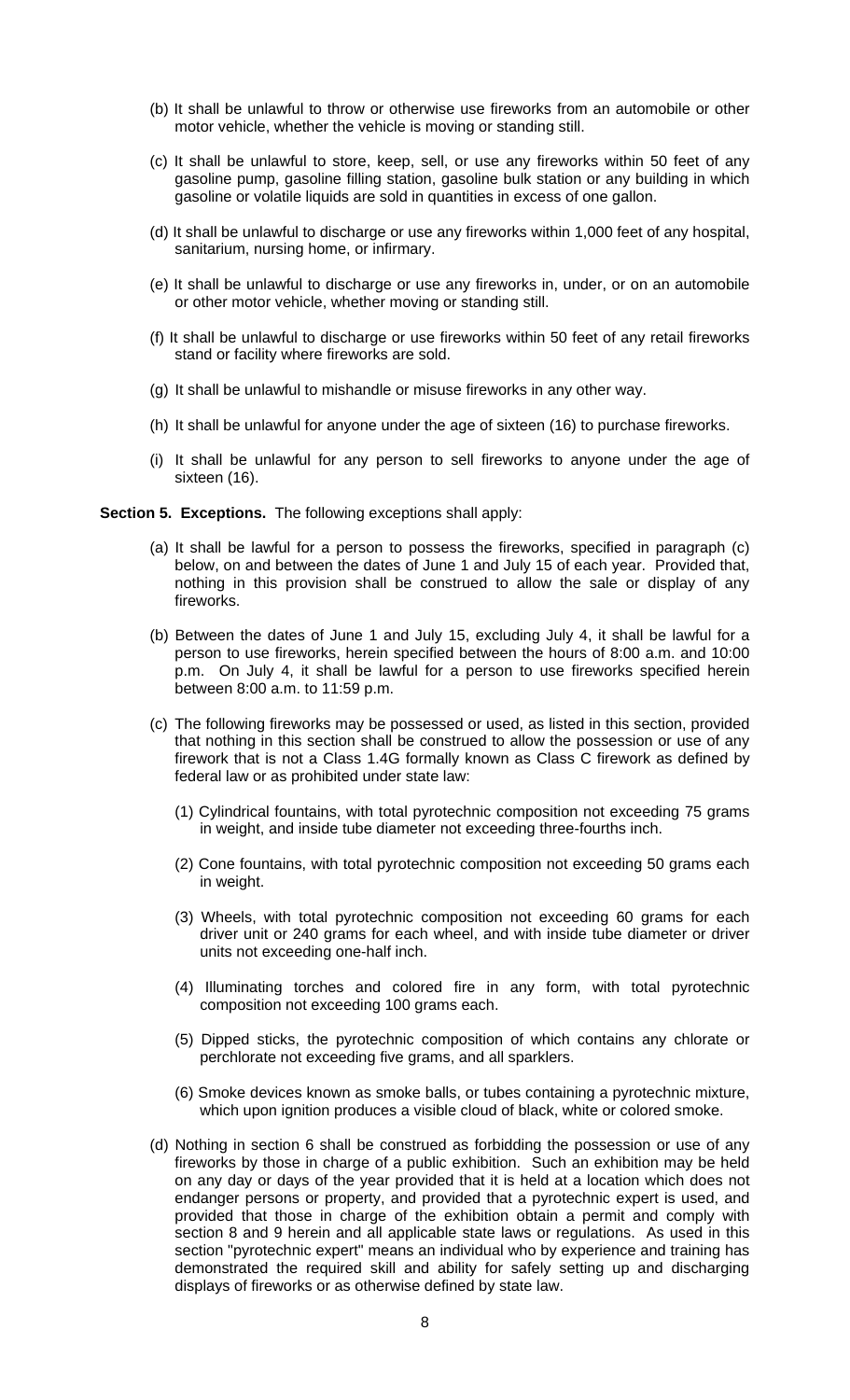**Section 6. Use of Fireworks in Public Parks and on Public Land.** It shall be unlawful for any person to discharge or possess any fireworks upon public land or in any public park, owned by the City, provided, however, that such use shall be permitted under the following circumstances:

- (a) This provision shall not apply to possession of fireworks in the otherwise lawful use of public rights of way such as sidewalks and planting strips. This subsection shall not be a defense to a charge of obstructing traffic or otherwise obstructing a public right of way.
- (b) The Superintendent of Parks may designate limited areas for use during the hours permitted by the Chapter for the discharge of fireworks as allowed by section 6 of this Chapter. Otherwise, lawful discharge and possession of fireworks as allowed by section 6 in such areas shall not be a violation of this section. In doing so, the Superintendent shall consider:
	- (1) The sensitivity of the area's environment, wildlife and wildlife habitat;
	- (2) The inconvenience and nuisance to abutting property owners;
	- (3) The safety and suitability of the area as a place for the discharge of fireworks; and
	- (4) Danger of fire or other destruction of public property and improvements from the use of the fireworks.
- (c) Upon designation of any area, it may be signed by the City Manager or his designee and posted by July 1 of each year for use on July 4 between the hours of 8:00 a.m. and 11:59 p.m.
- (d) Nothing in this ordinance shall be deemed to limit the authority of the City Manager or the Police Chief to allow public exhibitions or display of fireworks under a permit issued in accordance with the provisions of this ordinance.
- (e) The use of fireworks permitted under this ordinance may be suspended at anytime by order of the Fire Chief or his designee when it is determined that the use of fireworks pose a threat to the community as the result of drought or any other condition.

**Section 7. PUBLIC EXHIBITIONS—PERMIT APPLICATIONS—CONTENT.** An applicant for a permit for a public exhibition or display of fireworks shall file with the City Clerk a written application therefore, duly subscribed and sworn by the applicant. Such application shall set forth the following:

- (a) The name of the association, organization, or corporation sponsoring the display, together with the names of the persons to be in charge of the display.
- (b) The date and time of day at which the display is to be held.
- (c) The exact location planned for the display.
- (d) A description setting forth the name, age, address, and experience of the persons who are to do the actual firing and discharging of the fireworks.
- (e) The number and kinds of fireworks to be discharged.
- (f) The manner and place of the storage of such fireworks between the date of purchase and the date of display.
- (g) A diagram or sketch of the grounds on which the display is to be held, showing the point at which the fireworks are to be discharged, the location of all buildings, streets, trees, telephone, or telegraph lines or overhead obstructions within a distance of 50 yards of the point of discharge, and the lines behind which the public will be restrained.

**Section 8. Public Exhibitions—Permit Applications—Filing.** An application for a permit for a public exhibition or display of fireworks shall be filed with the City Clerk at least 20 days before the date set for the display. A copy of such application shall be sent at once to the Fire Chief or his designee, who shall make or cause to be made, an investigation of the site of the proposed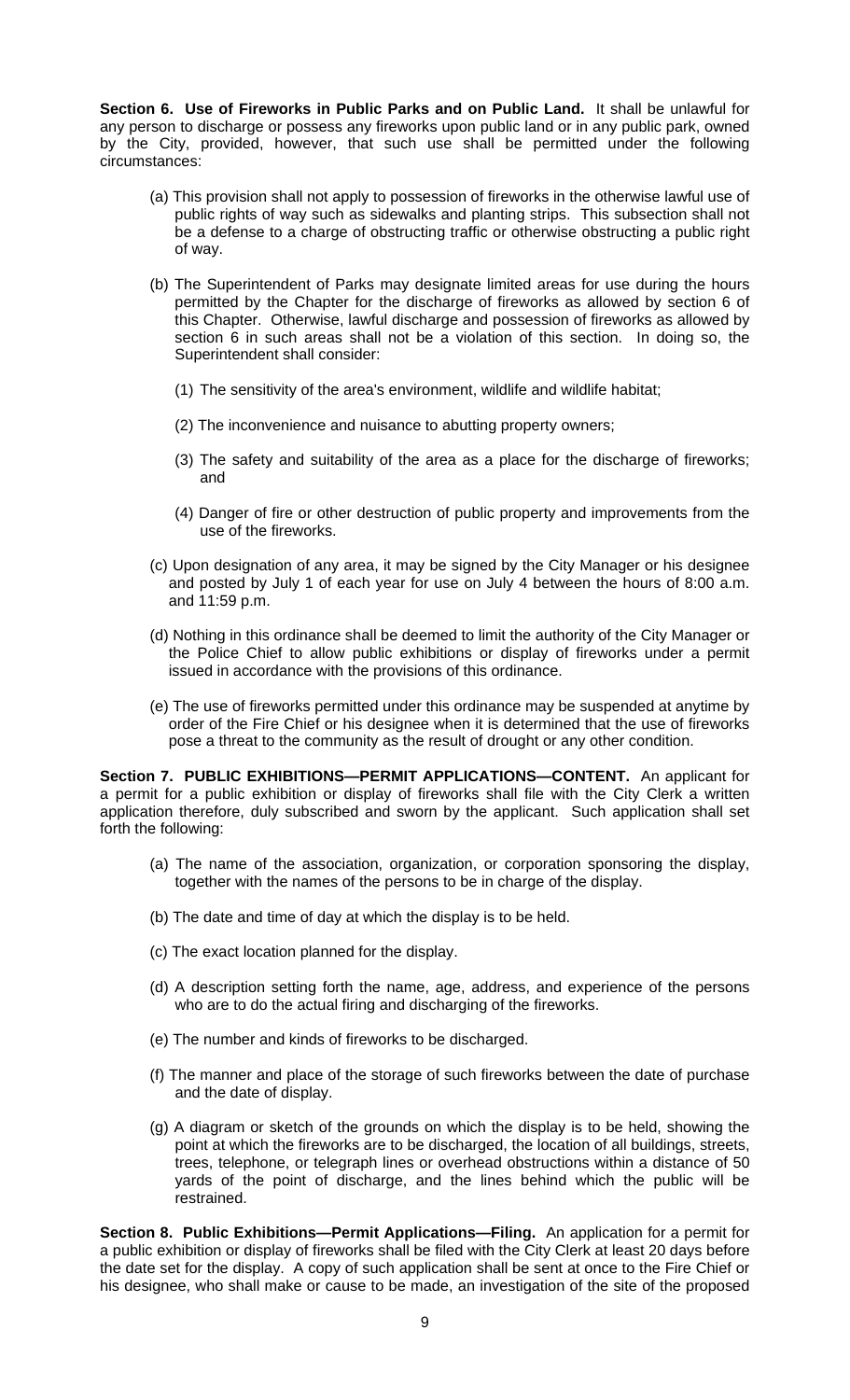display and investigate the competence and skill of the persons in charge of the firing and discharge of the fireworks. If satisfied that the display will be conducted lawfully and in accordance with this ordinance, he shall so advise the City Clerk within 10 days, who shall issue the permit. The applicant for a permit shall at the time of filing application, pay to the City Clerk a fee of \$250, the sum of which shall be refunded in the event the application for such permit is denied. Each applicant shall also pay to the City Clerk a nonrefundable investigation fee of \$50.

- (a) City Manager may sign the application/permit if he finds that the display proposed in the application meets all safety requirements and obtains the recommendation of the Fire Chief.
- (b) The applicant shall have a valid and current license issued by the State of Colorado authorizing the holder to engage in public fireworks display.
- (c) The applicant shall procure and maintain a policy or policies of public liability and property damage insurance issued by a company or companies authorized to do business in the State of Colorado in the following minimum amounts: \$500,000 for injuries to any one person in one accident or occurrence; \$1,000,000 for injuries to two or more persons in any one accident or occurrence; \$500,000 for damage to property in any one accident or occurrence; \$1,000,000 combined single limit for any one accident or occurrence. In addition, the City is to be an additional named insured and the policy shall provide for the immediate notification of the City by the insurer of any cancellation of any policy.

**Section 9. Application For Seller's Permit—Conditions For Issuance.** Applications for seller's permits shall be made to the City Clerk at least twenty (20) days prior to the start of any permitted activities. Applications shall be signed by the retail seller, if an individual, or by the duly authorized officer, if an association or corporation. It is unlawful for a fireworks manufacturer, wholesaler or supplier to make application for or to obtain a retail sales permit on behalf of any retailer. Seller's permits for the sale of those fireworks allowed pursuant to section 6 of this Chapter shall be issued only to applicants meeting the following conditions:

- (a) The retailer or person in charge and responsible for the retail operation shall be 18 years of age or older, of good moral character and of demonstrated responsibility.
- (b) The applicant shall have a valid and current license issued by the State of Colorado authorizing the holder to engage in the retail sale of fireworks.
- (c) The applicant shall own or have the right to possess a temporary fireworks stand complying with the requirements of this ordinance.
- (d) The applicant shall procure and maintain a policy or policies of public liability and property damage insurance issued by a company or companies authorized to do business in the State of Colorado in the following minimum amounts: \$500,000 for injuries to any one person in one accident or occurrence; \$1,000,000 for injuries to two or more persons in any one accident or occurrence; \$500,000 for damage to property in any one accident or occurrence; \$1,000,000 combined single limit for any one accident or occurrence. In addition, the City is to be an additional named insured and the policy shall provide for the immediate notification of the City by the insurer of any cancellation of any policy.
- (e) The permit holder's location or place of business shall be only in those areas or zones within the City where commercial activities are authorized under applicable zoning law.
- (f) The applicant shall post with the City a performance bond or a cash deposit in an amount not less than \$200 conditioned upon the prompt removal of the temporary fireworks stand and the cleaning up of all debris from the site of the stand, which deposit shall be returned to the applicant only in the event that the applicant removes the temporary stand and cleans up all debris to the satisfaction of the City. In the event the applicant fails to do so, the performance bond or cash deposit shall be forfeited. In no event shall the applicant be entitled to the return of the performance bond or cash deposit if he or she has failed to remove the stand and clean up all debris by the tenth  $(10<sup>th</sup>)$  of July following the sales period.
- (g) No seller's permit shall be issued for a location that fails to meet the criteria set forth in Section 10 of this Chapter, including the minimum stand separation requirement. When necessary, in order to determine priority as to a proposed location, the earliest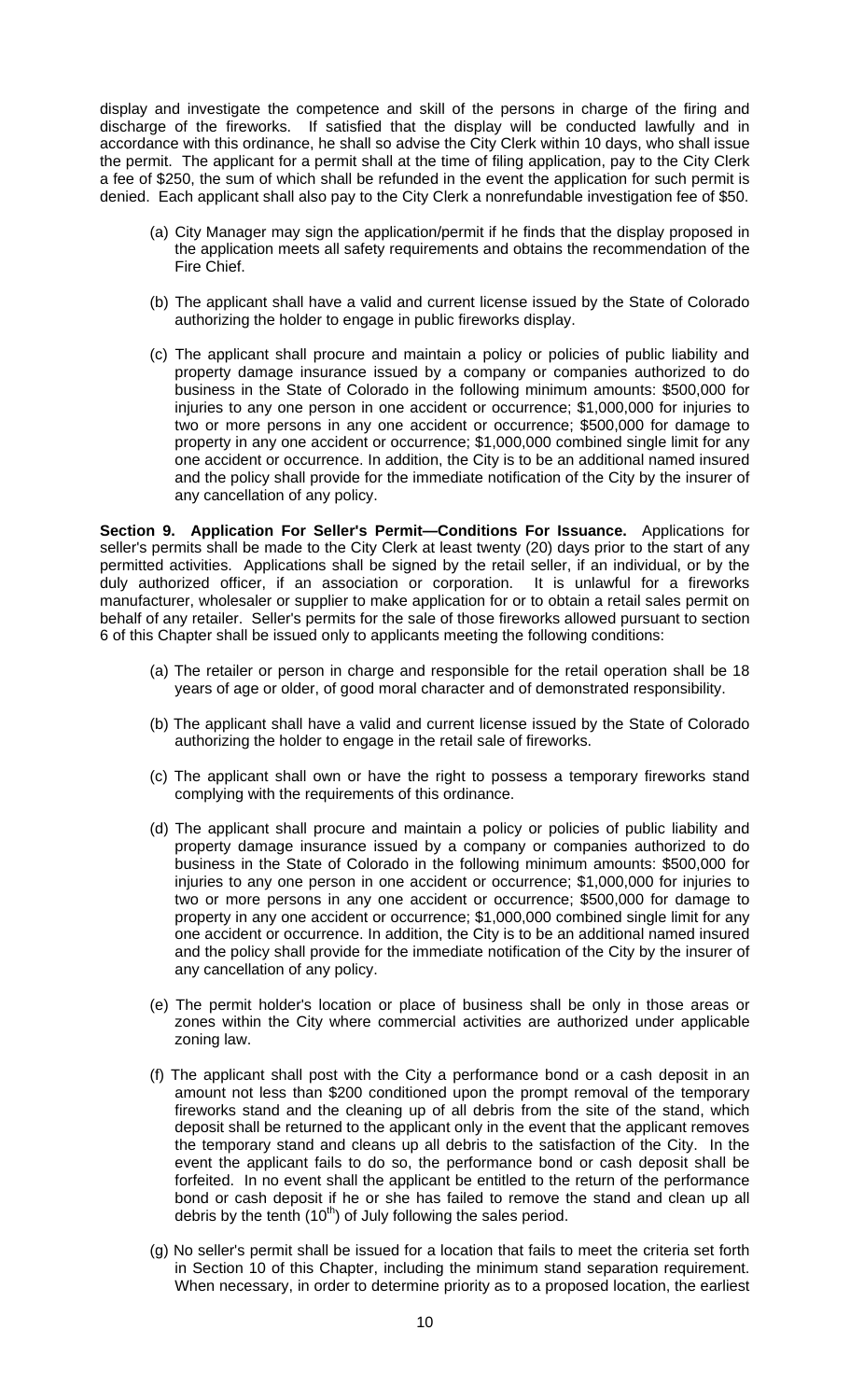date and time of filing of an application for a seller's permit with the City Clerk shall be controlling.

(h) The application fee for a permit described in this Chapter shall be \$250.00

**Section 10. Standards for Firework Vending Facilities.** The facilities of all seller's permit holders shall conform to the following minimum standards and conditions:

## **Temporary Firework Stands**

- (a) Temporary fireworks stands need not comply with all provisions of the building code; provided, however, that all such stands be erected under the supervision of the City Building Inspector, who shall require all stands to be constructed in a safe manner ensuring the safety of attendants and patrons. In the event any temporary stand is wired for electricity, the wiring shall conform to the electrical code.
- (b) No temporary fireworks stand shall be located within 50 feet of any other building or structure, nor within 100 feet of any gasoline station, oil storage tank or premises where flammable liquids or gases are kept or stored.
- (c) Each temporary fireworks stand must have at least two exits that shall be unobstructed at all times.
- (d) Each temporary fireworks stand shall have, in a readily accessible place, at least two, 2A rated pressurized water fire extinguishers that are in good working order.
- (e) All weeds, grass, and combustible material shall be cleared from the location of the temporary fireworks stand and the surrounding area to a distance of not less than 25 feet, measured from the exterior walls of the temporary fireworks stand.
- (f) No smoking shall be permitted in or near a temporary fireworks stand for a distance of not less than 50 feet measured from the exterior walls of the temporary fireworks stand. Signs stating:

## *No smoking within 50 feet*

shall be posted on the exterior of each wall of the temporary fireworks stand.

- (g) Each temporary fireworks stand shall have a person who is 18 years old or older in attendance at all times the stand is stocked. Stock from the stand shall not be removed and stored in any other building during the sales period without the express approval of the City Fire Marshal.
- (h) All unsold stock and accompanying litter shall be removed from the temporary fireworks stand by 12:00 noon on the fifteenth  $(15<sup>th</sup>)$  day of July of each year.
- (i) No temporary fireworks stand shall be located within 500 feet of any other temporary fireworks stand.
- (j) Each temporary fireworks stand shall have provisions for sufficient off-street parking, at least 15 spaces, to avoid impeding a continuous flow of traffic at entrances and exits from the premises.
- (k) No person shall discharge any fireworks within two hundred fifty feet of the exterior walls of any temporary fireworks stand. Signs stating:

### *No discharge of fireworks within 250 feet*

shall be posted on the exterior of all walls of the temporary fireworks stand.

(l) Signs stating that no person under the age of sixteen (16) can legally purchase or possess fireworks within the City limits of the City of Fort Morgan.

## **Retail Vending Facilities**

(a) Any retail establishment that obtains a permit to sell fireworks must comply with all federal, state and local fire codes with regard to the construction and maintenance of its building and storage of fireworks.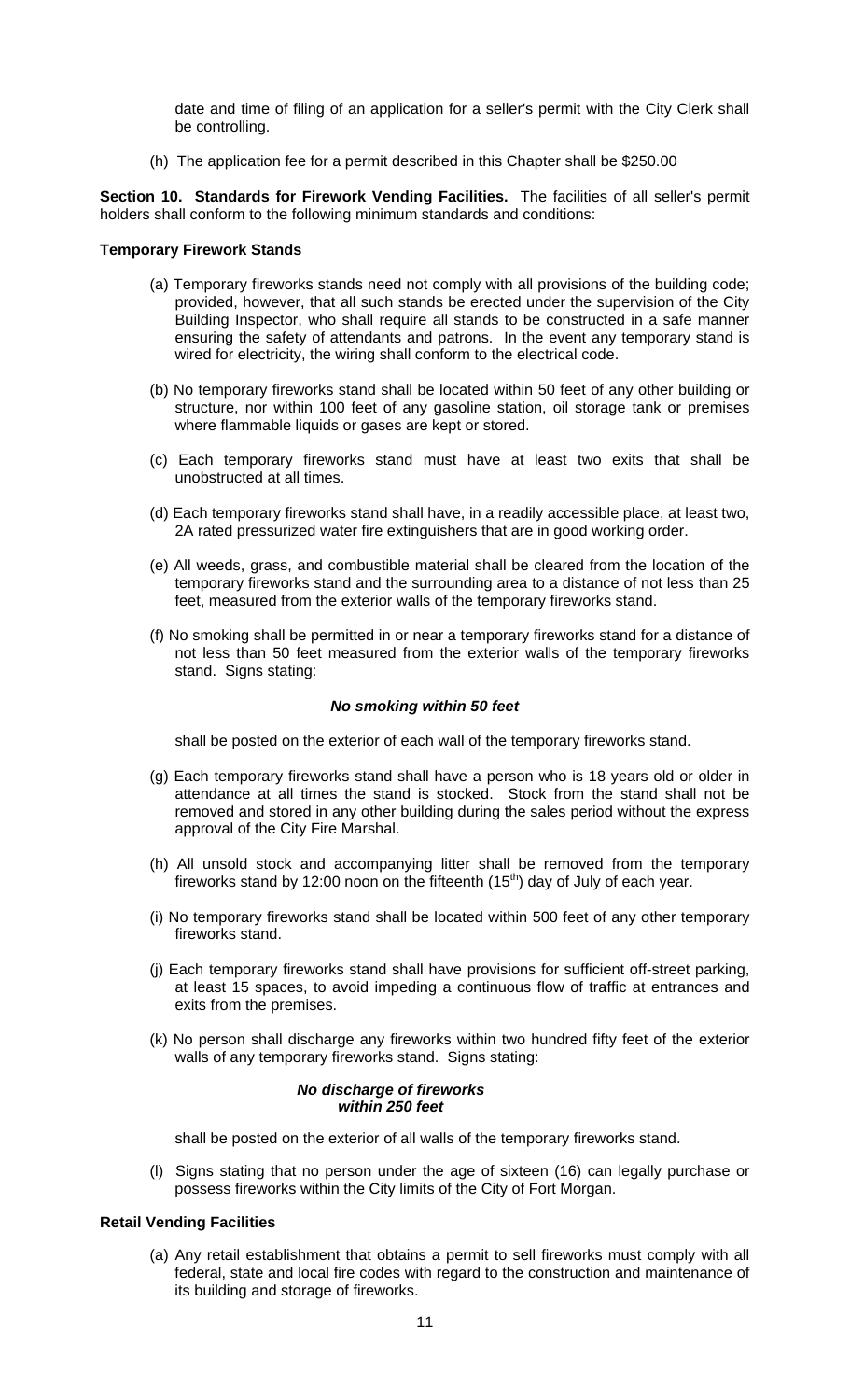(b) All public safety notice requirements found in the temporary fireworks requirements set forth above shall apply to Retail Vending Facilities.

**Section 11. Standards for Public Fireworks Displays.** All public fireworks displays shall conform to the following minimum standards and conditions:

- (a) All public fireworks displays must be planned, organized and discharged by pyrotechnician, "Pyrotechnician" means an individual who by experience and training has demonstrated the required skill and ability for safety setting up and discharging displays of special fireworks or as otherwise defined by state law.
- (b) A permit must be obtained from the City as required by section 8 of this Chapter.
- (c) When, in the opinion of the Chief of Police or Fire Marshal, such requirement is necessary to preserve the public health, safety and welfare, the permit may require that a City Fire Department pumper and a minimum of two trained City Firefighters shall be on site thirty (30) minutes prior to and after the shooting of the event. The exhibitor shall repay the City for all costs and wages due to firefighters for such time. All compensation for City Fire Department apparatus will be set by the Fire Chief and shall be designated to the City's general fund.
- (d) All combustible debris and trash shall be removed from the area of discharge for a distance of three-hundred (300) feet in all directions.
- (e) All unfired or "dud" fireworks shall be disposed of in a safe manner.
- (f) A minimum of two 2A-rated pressurized water fire extinguishers and one fire blanket shall be required to be at the fireworks discharge site.
- (g) The permit shall be immediately revoked at any time the Chief of Police or Fire Marshal or a designee deems such revocation is necessary due to noncompliance, weather conditions such as, but not limited to, extremely low humidity or high winds. The display shall also be cancelled by accidental ignition of any form of combustible or flammable material in the vicinity due to falling debris from the display.
- (h) Areas of public access shall be determined by the Chief of Police, Fire Chief, or a designee and maintained in an approved manner.

**Section 12. Penalty.** Any person, firm or corporation violating any provision of this ordinance shall be fined not less than Fifty (\$50) Dollars or more than One-Thousand (\$1,000) Dollars for each offense, and a separate offense shall be deemed committed on each day during or on which a violation occurs or continues.

INTRODUCED, READ AND PASSED UPON FIRST READING this 20th day of May, 2008, for publication once in a newspaper of the City of Fort Morgan, Colorado, at least ten days before its final passage.

> THE CITY COUNCIL OF THE CITY OF FORT MORGAN, COLORADO

[ SEAL ]

BY*: /s/ Jack L. Darnell,* Mayor

ATTEST:

*/s/ Andrea J. Strand,* City Clerk

FINALLY PASSED, ADOPTED AND APPROVED this 3<sup>rd</sup> day of June, 2008, for publication once in the newspaper of the City of Fort Morgan, Colorado, within five days of the final passage, to take effect five days after final publication.

> THE CITY COUNCIL OF THE CITY OF FORT MORGAN, COLORADO

[SEAL]

BY: *Jack L. Darnell,* Mayor

ATTEST:

*/s/ Andrea J. Strand,* City Clerk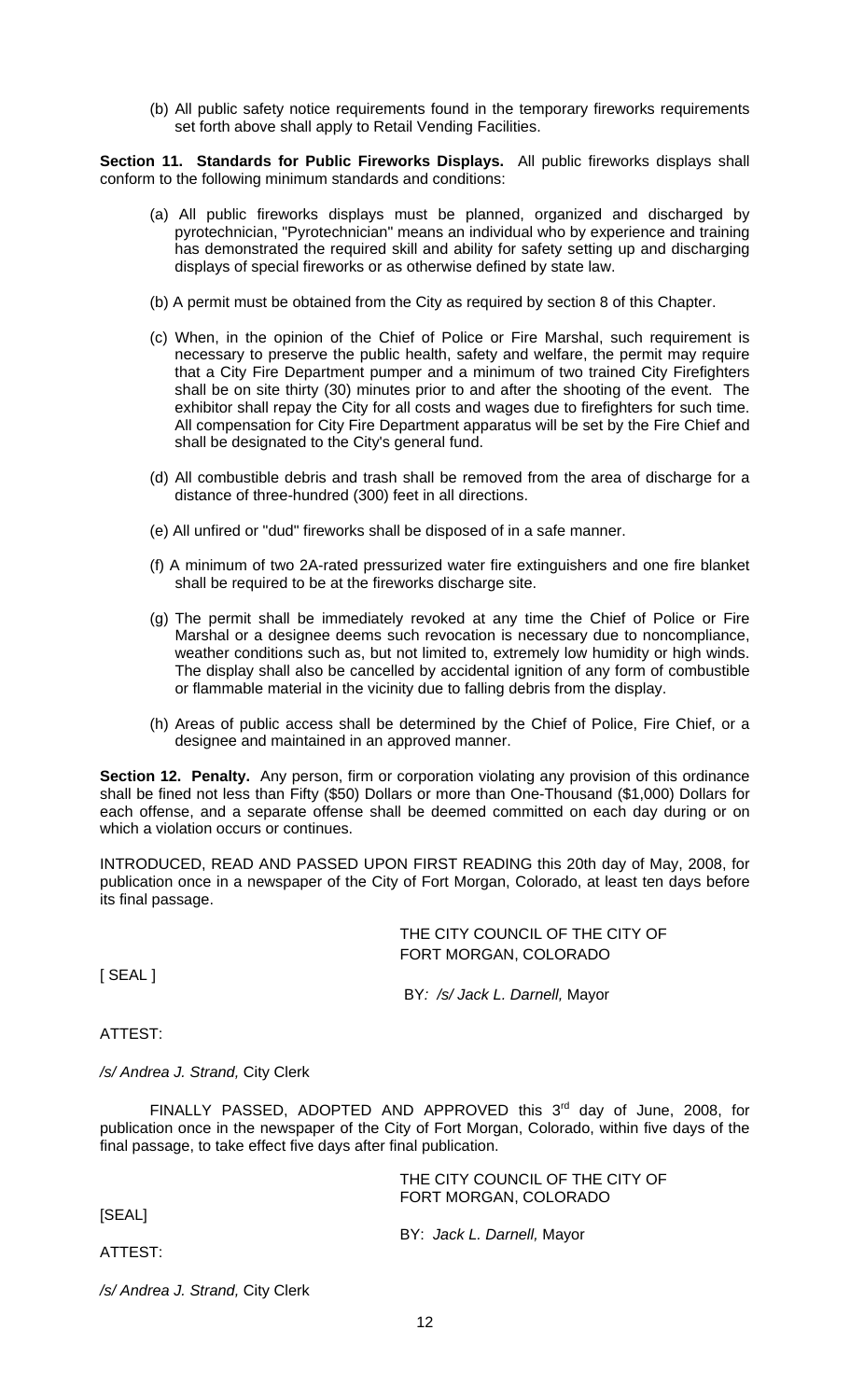- E. Approve the bid from Transwest Trucks of Commerce City, Colorado, in the amount of \$63,250 for the chassis and \$47,572.48 for the body for a total of \$110,822.48 for a single axle sander/salt plow truck to be utilized by the Street Department.
- F. Authorize the Mayor to sign a Resolution Amending the Zoning Regulations of the City of Fort Morgan to Change the Board of Adjustment to the Zoning Board of Appeals and to Clarify the Variance Procedure.

## **RESOLUTION NO. 08 06 01**

### **AMENDING THE ZONING REGULATIONS OF THE CITY OF FORT MORGAN TO CHANGE THE BOARD OF ADJUSTMENT TO THE ZONING BOARD OF APPEALS AND TO CLARIFY THE VARIANCE PROCEDURE**

**WHEREAS**, Zoning and Land Use Code of the City of Fort Morgan was revised in 2006; and,

**WHEREAS,** the Director for Community Development and the City Attorney have examined the current procedure for citizens to obtain a variance; and,

**WHEREAS**, the current practice under the procedure consists of the City Council's referral of an applicant to the Planning Commission for a recommendation and return to City Council for a Hearing; and,

**WHEREAS**, this current practice is lengthy and cumbersome to the applicant, the Council and to Staff; and,

**WHEREAS**, the current procedures do not require this double referral between Council and the Planning Commission; and,

**WHEREAS**, the Community Development Director has determined that the regulations could be clarified by revising the term Board of Adjustment to Zoning Board of Appeals.

**NOW, THEREFORE, BE IT RESOLVED BY THE CITY COUNCIL OF THE CITY OF FORT MORGAN, COLORADO:** 

**Sec. 1:** The term Board of Adjustment within the Zoning Regulations shall be revised to the Zoning Board of Appeals.

**Sec. 2:** All future zoning variance requests shall be brought by Staff directly to City Council, acting as the Zoning Board of Appeals.

INTRODUCED, PASSED, APPROVED AND ADOPTED this 3<sup>rd</sup> day of June, 2008, the vote upon roll call being as follows:

Ayes: Mayor Darnell; Councilmembers Deal, McAlister, Powers, Schafer and Simmons.

Nays:

Absent /Abstain: Councilmember Shaver.

THE CITY COUNCIL OF THE CITY OF FORT MORGAN, COLORADO

[ SEAL ]

BY: */s/ Jack Darnell*, Mayor

ATTEST:

*/s/ Andrea Strand,* City Clerk

STATE OF COLORADO ) COUNTY OF MORGAN ) ss. **CERTIFICATE** CITY OF FORT MORGAN )

 I, Andrea Strand, City Clerk of the City of Fort Morgan, Colorado, do hereby certify that the above and foregoing **Resolution** is a true, perfect and complete copy of the **Resolution** adopted by the City Council and is identical to the original thereof appearing in the official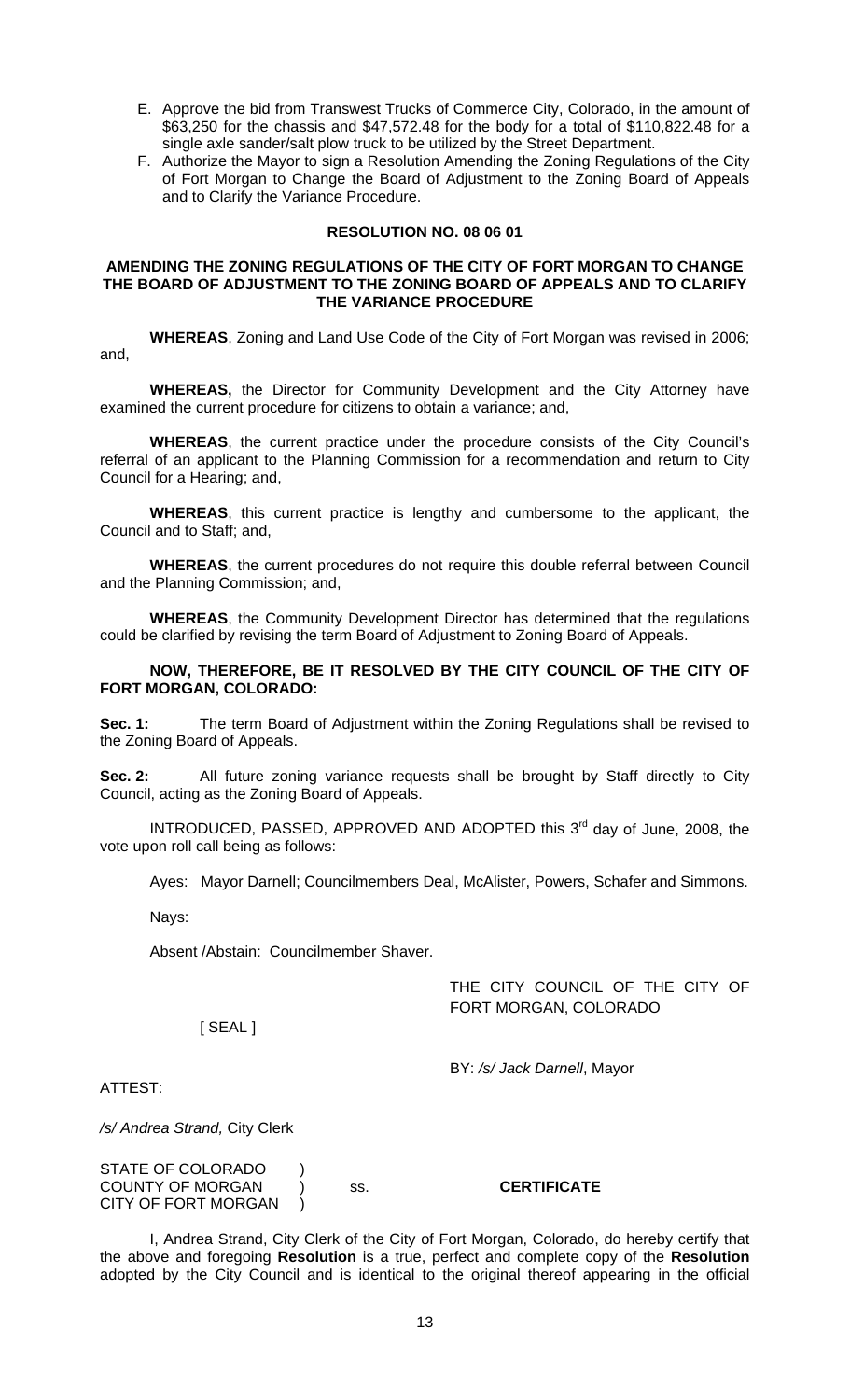records of the City of Fort Morgan, Colorado, and that the same has not been, since its adoption, in any respect, rescinded or amended.

 IN TESTIMONY WHEREOF, I have hereunto set my hand and affixed the seal of the City of Fort Morgan this 3<sup>rd</sup> day of June, 2008.

*/s/ Andrea Strand*, City Clerk

G. Authorize the Mayor to sign a 2008 Amended Agreement for Water Rate and Charges between the City of Fort Morgan, Colorado, Water Works and Distribution Enterprise and Cargill f/k/a Excel Corporation.

### **RESOLUTION No. 08 06 02**

## **AUTHORIZING THE MAYOR TO EXECUTE THE 2008 AMENDED AGREEMENT WATER RATES AND CHARGES CONTRACT BETWEEN CARGILL MEAT SOLUTIONS F/K/A THE EXCEL CORPORATION AND THE CITY OF FORT MORGAN**

**WHEREAS**, the parties originally entered into the **Agreement, Water Rates and Charges**, dated July 6, 1999, to fix a portion of the rates and charges for C-BT water supplied to Cargill Meat Solutions f/k/a Excel; and,

**WHEREAS**, on November 1, 2002, the parties amended and restated the 1999 agreement under the **Amended Agreement Water Rates and Charges** to address the then existing drought conditions; and,

**WHEREAS**, since the City no longer suffers from drought conditions, City Staff has recommended that the 2002 Amended Agreement be amended to include water usage caps and other conditions in the 1999 Agreement as set forth in the **2008 Amended Agreement Water Rates and Charges** (attached hereto and incorporated herein by this reference); and,

**WHEREAS**, after meeting with City Staff, the General Manager of Cargill Meat Solutions, Mike Chabot has reviewed and agreed to the terms of this agreement.

**WHEREAS,** Staff has recommended the approval of the **2008 Amended Agreement Water Rates and Charges** between the City of fort Morgan and Cargill Meat Solutions.

**NOW, THEREFORE, BE IT RESOLVED BY THE CITY COUNCIL OF THE CITY OF FORT MORGAN, COLORADO:** 

**SEC. 1:** The Mayor is hereby authorized to execute the contract for the **2008 Amended Agreement Water Rates and Charges**.

INTRODUCED, PASSED, APPROVED AND ADOPTED this 3<sup>rd</sup> day of June 2008, the vote upon roll call being as follows:

Ayes: Mayor Darnell; Councilmembers Deal, McAlister, Powers, Schafer and Simmons.

Nays:

Absent /Abstain: Councilmember Shaver.

THE CITY COUNCIL OF THE CITY OF FORT MORGAN, COLORADO

[ SEAL ]

BY: */s/ Jack L. Darnell*, Mayor

ATTEST:

*/s/ Andrea Strand*, City Clerk

STATE OF COLORADO ) COUNTY OF MORGAN ) ss. **CERTIFICATE** CITY OF FORT MORGAN )

 I, Andrea Strand, City Clerk of the City of Fort Morgan, Colorado, do hereby certify that the above and foregoing **Resolution** is a true, perfect and complete copy of the **Resolution**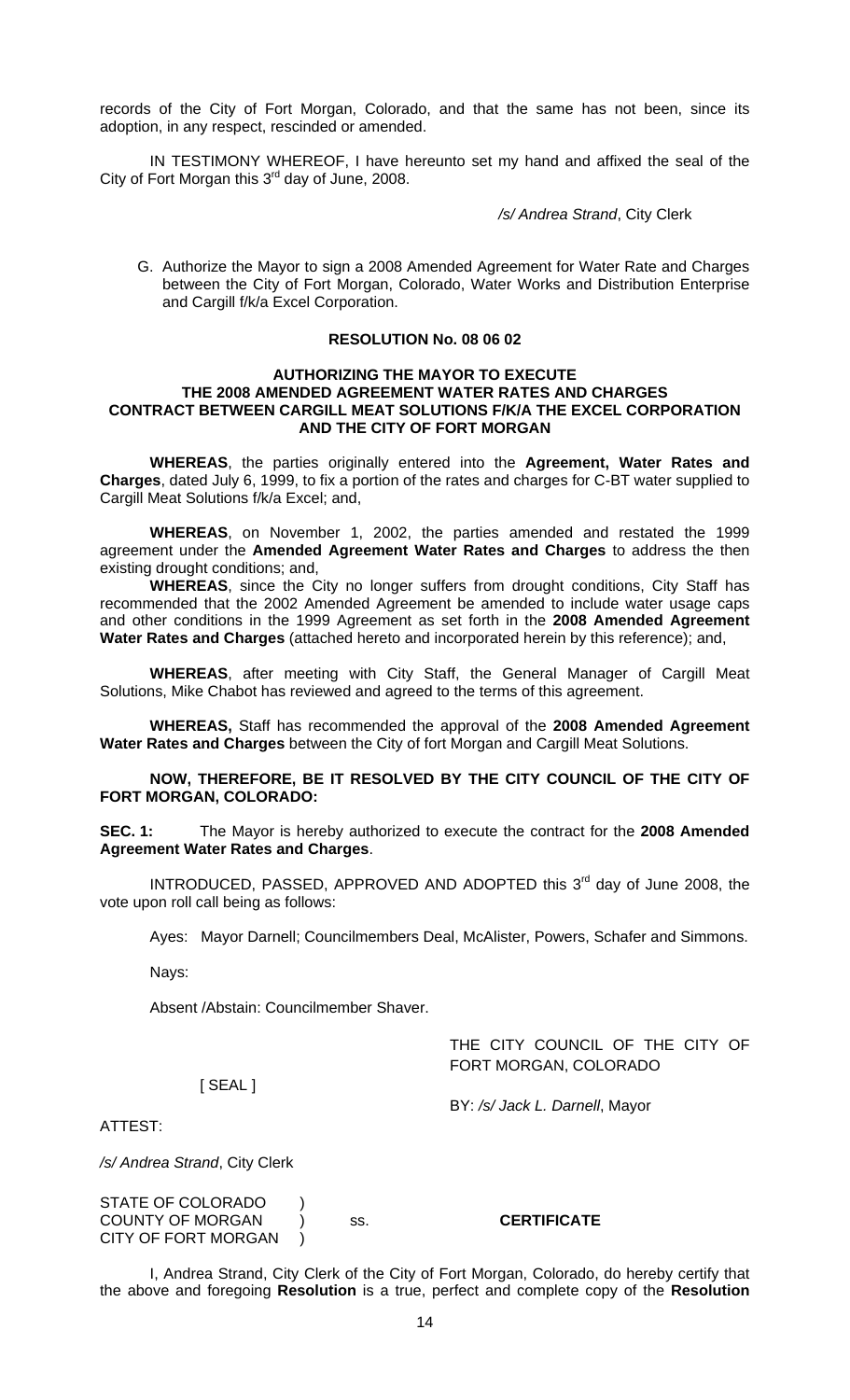adopted by the City Council and is identical to the original thereof appearing in the official records of the City of Fort Morgan, Colorado, and that the same has not been, since its adoption, in any respect, rescinded or amended.

 IN TESTIMONY WHEREOF, I have hereunto set my hand and affixed the seal of the City of Fort Morgan this  $3<sup>rd</sup>$  day of June, 2008.

## */s/ Andrea Strand*, City Clerk

All matters listed under the Consent Agenda, are considered to be routine business by the Council and will be enacted with a single motion and a single vote by roll call. There will be no separate discussion of these items. If discussion is deemed necessary, that item should be removed from the Consent Agenda and considered separately.

PASSED, APPROVED AND ADOPTED this  $3<sup>rd</sup>$  day of June, 2008, the vote upon roll call being as follows: Ayes: Mayor Darnell; Councilmembers Deal, McAlister, Powers, Schafer and Simmons. Nays: none. Absent: Councilmember Shaver.

#### **PUBLIC COMMENT / AUDIENCE PARTICIPATION**

None.

#### **REPORTS**

The following Directors provided written reports to Council:

Acting City Manager Kuretich Police Lieutenant Sagel Utility Director Dreessen Utility Director Weimer Community Service Director Shedd Community Development Director Merrill Human Resources and Risk Management Director Prentice Treasurer Jones Municipal Court Fort Morgan Volunteer Fire Department

Lieutenant Sagel added that the Fort Morgan Police Department and Morgan Federal Bank will be holding a Safe & Secure Community Shred Event on June 7, 2008, from 10:00 a.m. to 2:00 p.m. located at 321 Ensign Street in fort Morgan.

Director Shedd added that the Library will be closed from June 16 to June 19 for the conversion to the new automated library system.

Director Merrill informed Council that he will attend a meeting for Board of Realtors to educate them about alleys.

Director Prentice stated that the search committee for the City Manager met this morning and selected seven candidates for telephone screening. They will present the semi-finalists to Council on June 24.

City Attorney Wells stated that the results of his recent evaluation were due to a positive atmosphere with the City Staff and added that staff is moving forward.

## **BIDS, MEETINGS AND ANNOUNCEMENTS**

Clerk Strand announced three bids and upcoming meetings in June.

Mayor announced that the current goals and objectives from Council are being projected in the Council Chambers.